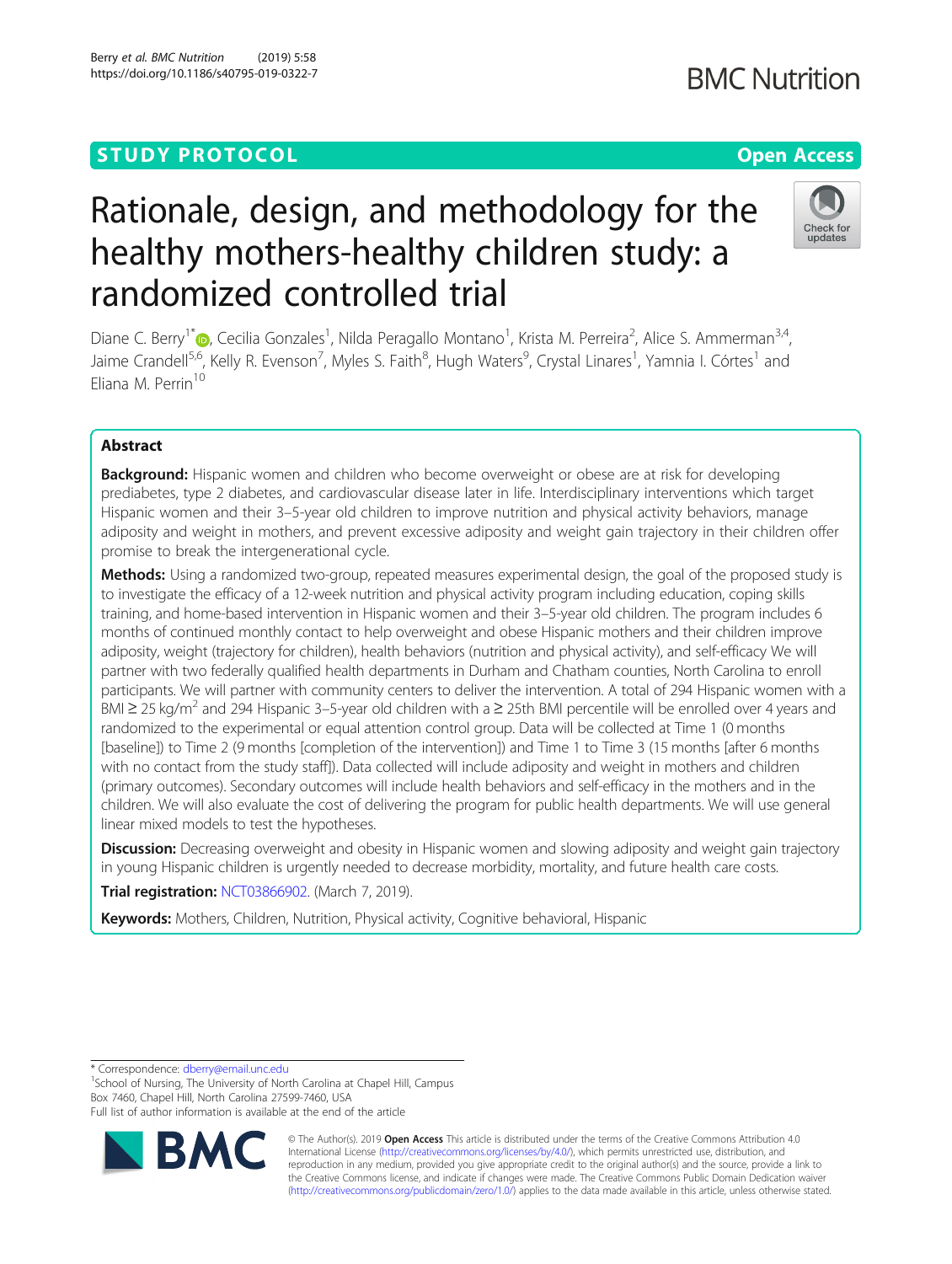## Background

There is an urgent need to prevent excessive adiposity and weight gain trajectory in Hispanic children. In the United States (U.S.), overweight (BMI  $\geq$  85th and < 95th percentile) and obesity ( $\geq$  95th percentile) are prevalent in both genders, affect all ages, and cross all ethnic groups, though minority children from families with lower incomes and less education are particularly highrisk [\[1](#page-9-0)]. The 2011–2012 prevalence of overweight and obesity in 2-to-19 year old Hispanic youth is 38.9%, non-Hispanic Black youth is 35.2%, while non-Hispanic White youth is 28.5% [[1\]](#page-9-0). Obesity increases risk for developing prediabetes, type 2 diabetes, and cardiovascular disease [[2](#page-9-0), [3\]](#page-9-0). Childhood obesity is estimated to cost \$14 billion annually in direct medical costs in the U.S. [\[4](#page-9-0), [5](#page-9-0)].

There are currently 55.3 million Hispanics living in the U.S. [[6](#page-9-0)]. In 2016, Hispanics accounted for 9% of the population in North Carolina [\[6\]](#page-9-0). Overweight and obesity in Hispanic mothers and their children involve a complex interplay between acculturation, the food environment, the built environment, the influence of media, and a lack of support [\[7](#page-9-0)]. Many Hispanic men work long hours, while mothers stay home to care for their children without close family support [\[7](#page-9-0)]. Greater acculturation is significantly associated with increased consumption of fast foods and decreased moderate-to-high intensity exercise [[8](#page-9-0), [9](#page-9-0)]. Many communities where Hispanics live lack access to healthy affordable food and have only one-third as many supermarkets as other communities [\[10\]](#page-9-0). Confronted with an abundance of low cost, calorie-dense, high fat food, and limited access to fresh produce, Hispanics increase their intake of calories and fat and decrease their intake of fruits and vegetables [[7,](#page-9-0) [11\]](#page-9-0).

Transportation, infrastructure, and safety issues limit Hispanic mothers' and children's options for physical activity. Mothers engage in less physical activity than in their home country where most did not own cars, televisions, or computers and where they were more likely to include physical activity in their everyday life [\[7,](#page-9-0) [11](#page-9-0)]. Hispanic parents also report barriers to their children's physical activity [[12](#page-9-0)], including neighborhood safety and transportation problems [\[12](#page-9-0)]. Hispanic children are less likely than non-Hispanic White children to be involved in organized physical activity outside of school  $[12]$  $[12]$ . The media also contributes to the lack of healthy eating and physical activity. In 2015, advertisers spent more than \$7.8 billion on restaurant, food, and beverage advertising targeting Hispanic households [[13](#page-9-0)]. Hispanic children spend more time watching television than non-Hispanic White children (321 min per day versus 216 min) [\[14\]](#page-9-0), and the number of hours spent watching television is positively associated with overweight and obesity [\[15,](#page-9-0) [16](#page-9-0)]. We will work with mothers to help them increase their own and their children's physical activity.

Mothers influence children's nutrition and physical activity behaviors by modeling health behaviors, structuring children's activities, and selecting content and portion sizes of meals  $[17–20]$  $[17–20]$  $[17–20]$  $[17–20]$  $[17–20]$ . Mothers have more influence when children are in the preschool stage than in later stages of development [\[21](#page-9-0)]. Three to 5 year olds are able to pay attention to activities, think in logical steps, have good language skills, run, jump, skip, and socially and emotionally start to share, cooperate, and take turns [[22\]](#page-9-0). We propose to teach mothers strategies to improve their own nutrition and physical activity behaviors, build their self-efficacy for these behaviors, and learn how to help their children eat healthier and increase physical activity. We will focus on 3–5- year-olds because our pilot work indicates that they are developmentally more prepared for intervention than younger children [\[23](#page-9-0)].

Nutrition and physical activity programs used in the general population that were found to be most effective incorporated both behavioral and cognitive strategies and included parental involvement [\[19,](#page-9-0) [24,](#page-9-0) [25\]](#page-9-0). To date, we have found no interventions that have been developed to help Hispanic mothers who are overweight or obese manage their weight and prevent excessive adiposity and weight gain in their young children using a culturally and language tailored intervention. We propose to test the efficacy of nutrition and physical activity education, coping skills training, and physical activity intervention (Healthy Mothers-Healthy Children Intervention) tailored to Hispanic mothers and using an age-appropriate nutrition and physical activity intervention for their children (Color Me Healthy) [[26](#page-9-0)]. Coping skills training includes social problem solving, cognitive restructuring, assertiveness training and conflict resolution to improve self-efficacy [\[27](#page-9-0)–[31](#page-9-0)]. We will provide support as mothers increase their selfefficacy, practice new nutrition and physical activity behaviors, and help their children eat healthier and increase physical activity.

## Methods/design

The aims of the study are as follows.

Aim 1: Test the efficacy of the intervention in slowing adiposity and weight gain trajectory and improving health behaviors (nutrition and physical activity) in 3–5 year-old Hispanic children from Time 1 (0 months [baseline]) to Time 2 (9 months [completion of the intervention]) and Time 1 to Time 3 (15 months [after 6 months with no contact from the study staff]).

Aim 2: Test the efficacy of the intervention in decreasing adiposity and weight and improving health behaviors and self-efficacy in overweight or obese Hispanic mothers from Time 1 to Time 2 and from Time 1 to Time 3.

Primary outcomes include slowing of child adiposity (waist circumference and triceps and subscapular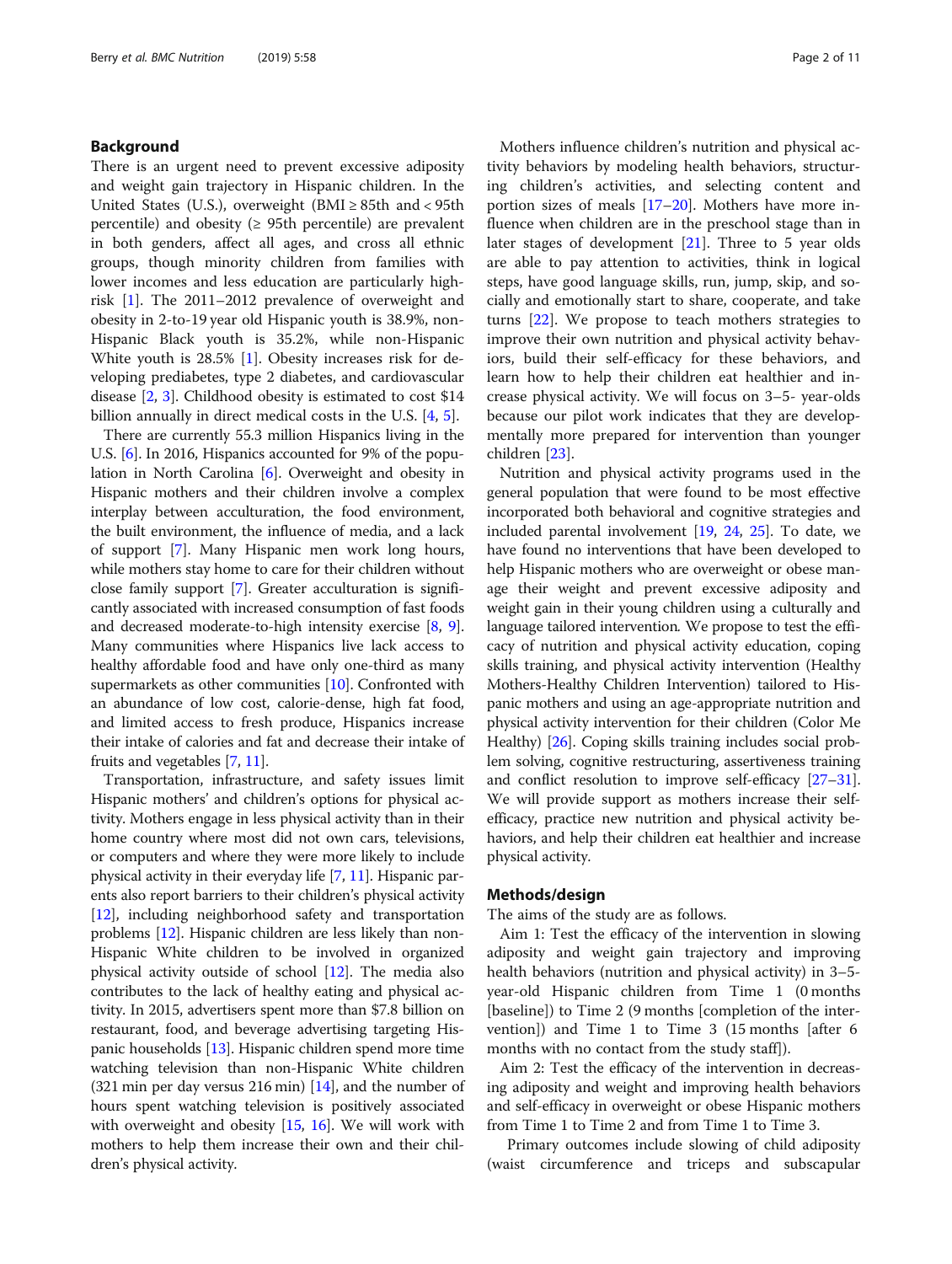skinfolds) and weight gain (BMI percentile) trajectory and a decrease in mother's adiposity and weight (BMI). We hypothesize that intervention group children will slow the trajectory of adiposity and weight gain, and intervention group mothers will decrease adiposity and weight significantly more than the control group. Secondary outcomes include child and mothers health behaviors (nutrition and physical activity) and mother's self-efficacy. We hypothesize that intervention group children and mothers will improve health behaviors and mothers will improve self-efficacy significantly more than the control group.

Aim 3: Identify the mediators through which the intervention influences the trajectory of adiposity and weight gain in children and decrease in adiposity and weight in mothers. We hypothesize that health behaviors and selfefficacy may mediate adiposity and weight loss in mothers and nutrition and physical activity behaviors in children may mediate a slower adiposity and weight gain trajectory.

Aim 4: Calculate the cost of implementing the intervention for public health departments and the costs for mothers participating, from Time 1 to Time 2 and compare these costs to the outcomes of the intervention (cost-effectiveness) and the potential economic benefits of these outcomes (cost-benefit analysis). We hypothesize that the intervention is primarily focused on knowledge and behaviors in an at-risk population and may be cost-effective in comparison with other approaches to managing overweight and obesity.

Exploratory Aim: Determine whether intervention group mothers in the overweight versus obese BMI category benefit equally from the intervention in adiposity, weight, health behaviors, and self-efficacy.

This study will use a two-group, randomized repeated measures study design to evaluate the efficacy of the intervention with 294 dyads of Hispanic mothers with overweight and obesity and their 3–5-year-old children. The mothers in the Healthy Mothers-Healthy Children intervention group will receive a 12-week intensive intervention and 6 months of continued support. The intensive intervention will include 60 min of nutrition and exercise education and coping skills training, and a 45 min physical activity class and a home-based physical activity program handout each week for 12 weeks. The continued support classes for the mothers in the intervention group will include 60 min of classroom discussion regarding problems they are having with nutrition and physical activity for themselves and their children, and a 45-min physical activity class monthly for 6 months following the intensive intervention. The children in the intervention group will receive an intensive intervention, which will include 60 min of Color Me Healthy classes [[26\]](#page-9-0) and 45 min of free play weekly for

12 weeks. The Color Me Healthy curriculum is focused on fun interactive nutrition and physical activity which are designed to engage young children using color, music and exploring their environment  $[26]$  $[26]$  $[26]$ . The continued support classes for the intervention children will include a review of the Color Me Healthy classes [\[26\]](#page-9-0) and 45 min of free play monthly for 6 months following the intensive intervention. Each weekly or monthly class for mothers and children is a total of 105 min. The equal attention control group mothers will receive English as a Second Language (ESL) classes for 105 min for 12 weekly classes and then monthly classes for 6 more months. The equal attention control group mothers will receive homework assignments to help them practice their English language skills. The homework handouts will be at the same frequency as the Healthy Mothers-Healthy Children intervention group mothers. The equal attention control group children will receive 105 min of coloring with crayons and being read stories for 12 weekly classes and then 6 monthly free play classes.

Data will be collected at Time 1 (0 months [baseline]), Time 2 (9 months [completion of the intervention]), and Time 3 (15 months [after 6 months with no contact from the study staff]). Time 2 data will determine the magnitude of the intervention effects after the intensive intervention and continued support; Time 3 data collection will test efficacy after the mother-child dyads have had sufficient time to implement their new nutrition, physical activity, and coping skills on their own. These times were chosen because 3 to 6 months after completion of an intervention represents a standard length of time for follow-up in weight reduction studies, and gives mothers and children the time necessary to make changes in health behaviors [[19\]](#page-9-0).

#### Setting

The study will build upon established partnerships between The University of North Carolina at Chapel Hill, the Chatham County Health Department, and the Durham County Health Department. Bilingual research assistants (RAs) will distribute brochures, give mothers information about the study, answer questions, and enroll mother-child dyads. This approach worked well in previous studies [\[32](#page-9-0), [33](#page-9-0)]. Specifically, over 4 years we will enroll 36–38 dyads for each cohort in each site in each of eight rolling enrollment periods that each last 1 month.

We will rent space for the intervention from community centers with classrooms and playgrounds in Chatham and Durham Counties. The public health departments and community centers are situated in communities where the participants live and are either within walking distance from their homes or on bus lines, increasing the probability of successful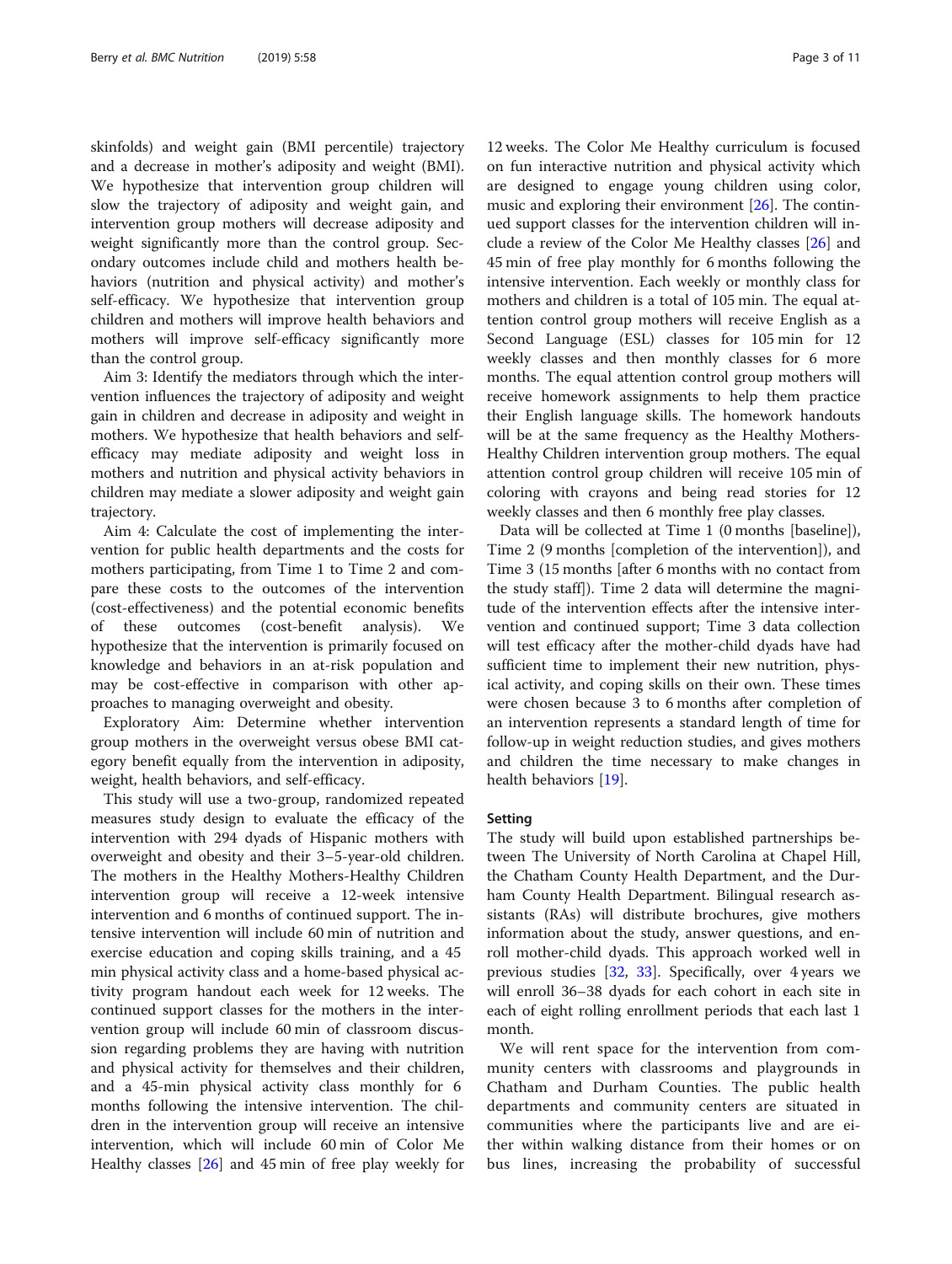recruitment and retention for the proposed study. In previous studies, the mothers drove to the community centers together [\[23](#page-9-0)].

## Participants

Inclusion criteria for mothers will be age 18 years or older; self-identification as Hispanic; a BMI ≥25 kg/m<sup>2</sup>; residence with the child; ability to understand spoken Spanish; and able to consent to join the study and consent for their child to join the study. Inclusion criteria for children will be age 3–5-years; ability to understand spoken Spanish; and  $\geq$  25th BMI percentile for age and gender. Limited English proficiency (LEP) will be assessed and low acculturation will be measured using the Short Acculturation Scale for Hispanics [\[34\]](#page-9-0) with a score from 1.00 to 2.99; Mothers will fill out a health history questionnaire to ascertain if they have a heart murmur, congenital heart disease, family history of sudden death, difficulty exercising or psychological problems that would prevent participation. A sports physical will be conducted by a bilingual nurse practitioner on all mothers during baseline data collection to ensure that they have no medical problems requiring physical activity restrictions. If a mother answers yes to any of these health history questions or the nurse practitioner finds a heart murmur or any other concerns, she will be excluded from the study and referred to a health care provider.

#### Sample size calculation

A total of 250 mother-child dyads, or 125 dyads in each randomized group, are expected to complete the study. However, we will enroll 294 mother-child dyads ( $n = 588$ ) participants) or 147 dyads per group, to take into account a 15% attrition rate. Our previous studies with Hispanic mothers with LEP and their children have had attrition rates ranging from 9 to 15% [[23,](#page-9-0) [33\]](#page-9-0). Power calculations were performed with POWERLIB20 SAS/IML modules, which incorporate methods described in Muller [[35](#page-9-0)]. These methods calculate power for a general linear multivariate model that includes repeated measures data structures, of which a two-group longitudinal design is a special case. Power was calculated on the use of a separate multivariate model for each outcome addressed in the aims, incorporating measurements at all available time points. Effect size estimates were based on the pilot data [[23\]](#page-9-0), where estimated within-subject correlation and standardized mean difference were .25 and .53, respectively, for mothers' BMI and .30 and .59, respectively, for children's BMI percentiles. For each outcome, power was computed for a test of the time by treatment interaction at a two-sided significance level of .05. For an analyzable sample of 125 mother-child dyads per group (total of 250 mother-child dyads), calculated statistical power exceeds 95% for both

the test of children's BMI percentiles in Aim 1 and the test of mothers' BMI in Aim 2; if the within subject correlations and standardized mean differences are lower than observed in the pilot at .20 and .45, respectively, statistical power will nonetheless exceed 80%. A formal power analysis was not conducted for Aim 3 because the focus is on estimation (rather than testing) of direct and indirect mediation effects. Nonetheless, based on Shrout and Bolger [\[36\]](#page-9-0), a sample size of 80 to 85 should provide power in the 70 to 85% range to detect medium effects of the intervention on the mediator (e.g., maternal selfefficacy), and the mediator on the outcomes (e.g., mother's BMI) with a two sided .05 significance level. Our 250 dyads should provide an adequate sample to quantify mediation of the relevant variables.

## Procedures for minority recruitment and enrollment and challenges

We will hire only bilingual (Spanish/English speaking) staff, and all recruitment and intervention materials and instruments will be in Spanish. Two months before enrollment, the bilingual project manager will give a presentation to staff at both public health departments and place Spanish language brochures in each waiting room. The brochures will describe the benefits of good nutrition and physical activity and state the eligibility criteria for study participation. Bilingual RAs will be available in the waiting rooms on clinic days to share information about the study with Hispanic mothers. Face-to-face information classes worked well in our feasibility and pilot studies and we were able to enroll a sufficient number of participants each week [\[23](#page-9-0)]. If mothers are interested, the RAs will privately record their name and telephone number and schedule them for an enrollment screening telephone call. This technique also worked well in our pilot study, which included mother-child dyads with LEP [[23\]](#page-9-0). Of 82 mother-child dyads approached in the pilot, 68% ( $n = 56$ ) consented to participate over 1 month [\[23](#page-9-0)]. We plan to enroll approximately 10 mother-child dyads per week. However, we have built into the timeline additional time for enrollment for each cohort if needed. If we have any difficulty enrolling participants, we will work with both health departments to seek advice on how to improve enrollment in the study.

The bilingual project manager and bilingual staff will conduct a private telephone screening and ask mothers' height and weight and their child's gender, birthdate, height, and weight, calculate BMI for mothers and BMI percentile for children. If both mother and child meet the study criteria, an appointment will be made to meet at the community center to confirm eligibility; the bilingual RAs will measure height and weight and confirm BMI and BMI percentile. If eligible, the RA will explain, in Spanish, the study, requirements of participants, and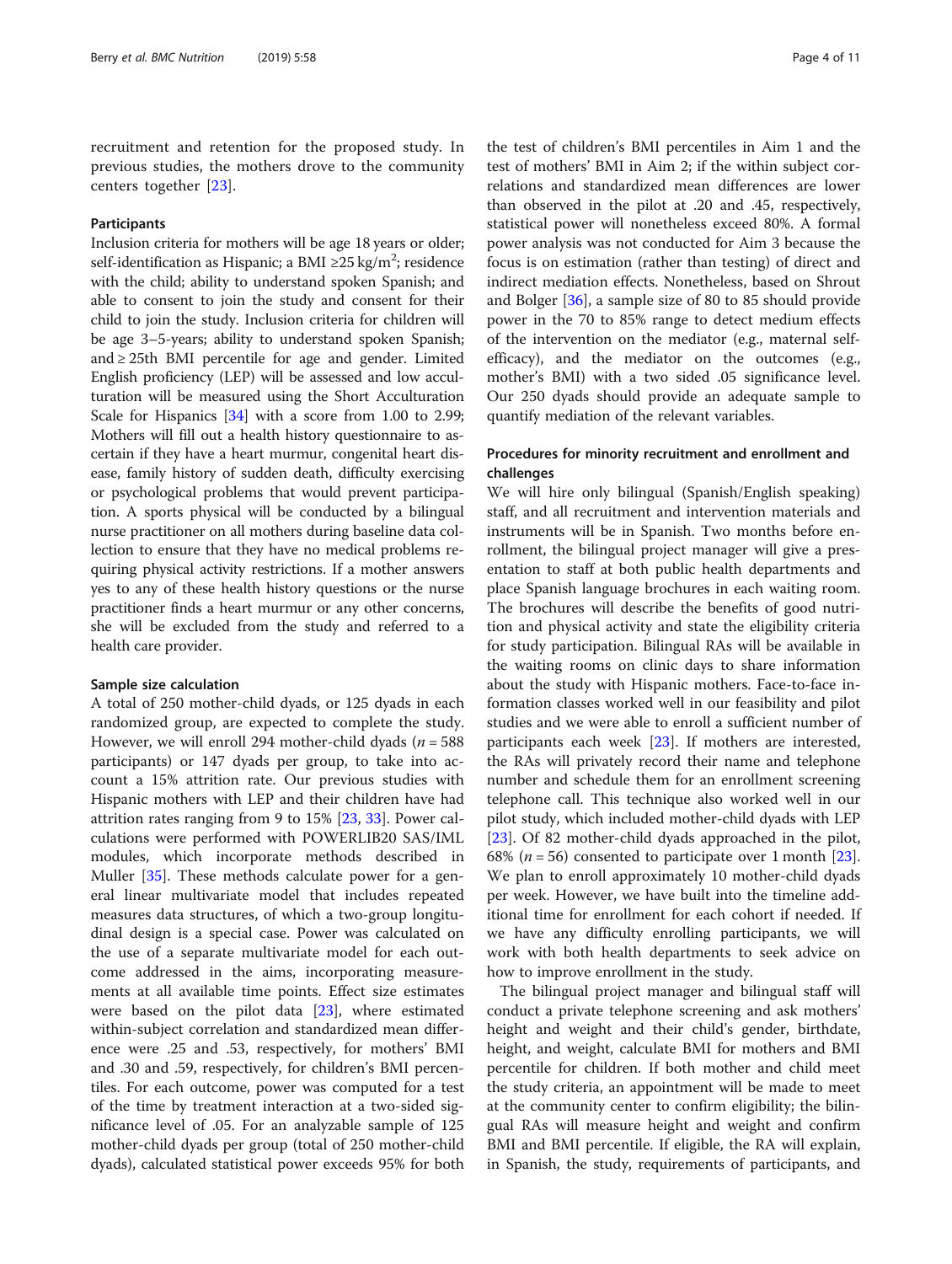the risks and benefits of participating, and random assignment; and all questions will be answered. Only the mother and one 3–5-year-old child will be eligible to join the study. Childcare will be available for other children the mother brings with her in addition to her 3–5 year-old child. Data collection with mother-child dyads will occur in the morning or early afternoon when the mother's older children will be in school. Physiological data collection will be done in a private room. Bilingual RAs will collect the following data in the same order: health history questionnaire, sports physical, height, weight, waist circumference, triceps and subscapular skinfolds. The mothers will fill out their questionnaires in a group with a bilingual RA who will read all questionnaires in Spanish. Data collection will take 75 min for each mother-child dyad.

#### Procedures for minority retention and challenges

Another challenge will be retention. Weight management studies typically have attrition rates ranging from 10 to 30% [[19\]](#page-9-0). To strengthen retention, our classes will be interactive, with culturally and linguistically tailored content developed to engage and sustain the interest of the mother-child dyads. Mothers who miss class will be offered a make-up class over the phone, and reminded when the next class will be held. Additional incentives will include childcare for other children who accompany mothers and their 3–5- year-olds to class and recipes and handouts in Spanish on how to improve their children's nutrition and physical activity behaviors. Mothers will be asked for telephone numbers of several family members and permission to call them if we cannot reach them. We will be as flexible as possible in scheduling enrollment and data collection appointments and provide tokens of appreciation such as birthday cards and a quarterly newsletter with updates on the study. Mothers in both groups will receive \$50 after each data collection. These approaches proved successful in our pilot study with Hispanic mothers with LEP, where attrition was only 9–15% [[23\]](#page-9-0) and those mothers who stopped coming had moved out of the state. We will make every effort to keep our attrition rate lower than the projected 15%. If retention rates drop below 85%, we will contact the mothers to ask why they stopped coming and develop strategies to meet the needs of each mother to assist them to continue in the study if possible.

## Intensive intervention for mothers

The intensive intervention classes were co-created with Hispanic mothers with LEP [\[23,](#page-9-0) [37,](#page-9-0) [38](#page-9-0)]. Classes will be run by a bilingual interventionist and will be 60 min long with 18–19 mothers. We chose 18–19 mothers since these mothers will be enrolled together and this cohort approach worked well in our previous studies [\[23,](#page-9-0) [38](#page-9-0)].

Classes will include nutrition and physical activity education and coping skills training using problem solving, assertiveness training, cognitive restructuring, and conflict resolution around problems of nutrition and physical activity for mothers and their children. The nutrition classes will be based on the dietary guidelines and the Mediterranean diet will include content on understanding calories, protein, carbohydrates and fat, making healthy substitutes that are culturally acceptable, choosing healthy foods when eating out at a favorite fast food restaurant, using actual menus, and understanding how portion control can make a difference for them and their children using food models and food labels in Spanish. Mothers will receive information on how to shop as economically as possible and how to shop at local farmers' markets, which are geographically close to the mother's homes, where they may have better access to fresh fruits and vegetables. At the end of each class, mothers will be asked to set a nutrition or physical activity goal for the coming week for themselves and their 3 to-5-year-old child.

Physical activity classes will be held for 45 min after the intensive intervention classes and will include a warm-up and then activities such as Zumba, Yoga, walking, use of light weights and stretch bands, and a cool-down. The bilingual interventionist will reinforce the importance of physical activity and ways to increase physical activity for mothers and their children. The importance of decreasing sedentary behaviors for mothers and children will be reinforced in all classes. During the first week, each intervention mother will receive a pedometer to use as a part of the intervention. Mothers will be encouraged to increase their physical activity weekly by small increments until they are physically active 30 to 60 min a day on most days of the week with their 3–5-year old child. Missed physical activity classes will not be made up. Mothers in the intervention group will be encouraged to develop their own home-based physical activity program using suggestions given in the physical activity class and a home-based physical activity handout in Spanish given after each physical activity class to increase their and their child's physical activity. The handouts will be reviewed with the mothers and physical activities demonstrated by the bilingual interventionist.

## Intensive intervention for children

The children's classes will include a 60-min session plus 45 min of supervised free play with 18–19 children at the same time their mothers are in class. Each class will have 1 teacher and 3 teacher assistants to ensure safety. The Color Me Healthy [\[26\]](#page-9-0) curriculum, which consists of 12 classes in Spanish, was purchased and used for the pilot study [\[23](#page-9-0)]. All of the classes are at a 3–5- year-old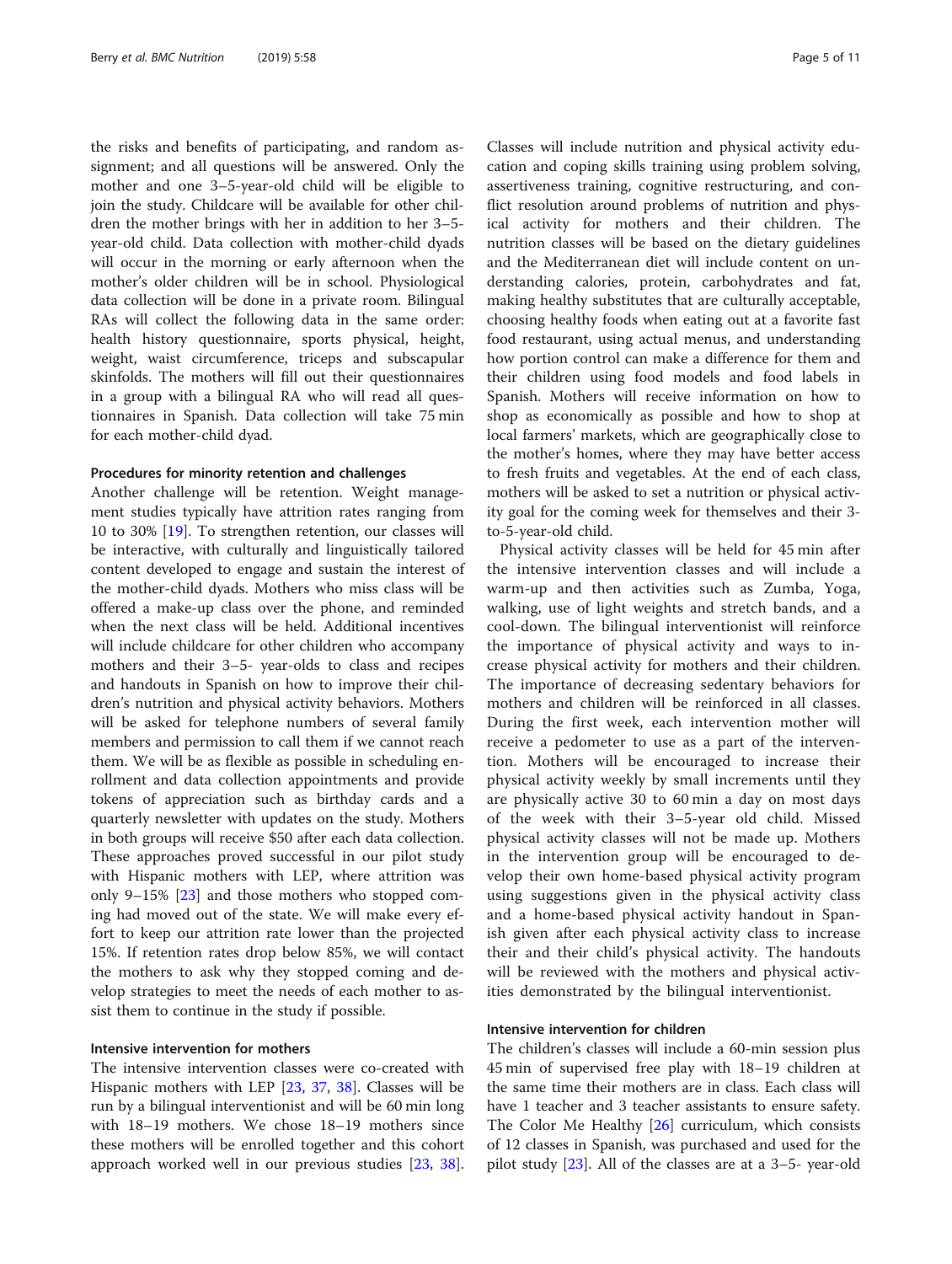developmental level and include a CD with music and a song about the class of the week, colorful picture cards, and opportunities for the children to try new fruits and vegetables. Each week the bilingual interventionist will give mothers a Color Me Healthy [\[26\]](#page-9-0) handout in Spanish that includes strategies for feeding their children healthier meals and snacks and increasing their daily physical activity. While their mothers are in physical activity class, the children will have 45 min of physical activity (supervised free play) in a playground at the community center or dance and actively play with the bilingual interventionist if it is raining.

## Continued support

During continued support, intervention mother-child dyads will return to the community center for classes once a month for 6 months. The mothers will receive a calendar at the completion of the intensive intervention classes with the dates and times and a reminder phone call several days before each class. As a part of the intervention, mothers will be weighed and then have the opportunity to engage in a discussion run by the bilingual interventionist, who will help mothers solve problems they have encountered related to nutrition and physical activity for themselves and their children for 60 min and then receive a 45 min physical activity class. The children will meet with a bilingual interventionist to review a class from the Color Me Healthy [\[26](#page-9-0)] curriculum for 60 min and then receive 45 min of free play. If a mother and child miss a class, the bilingual interventionist will call and ask how the mother and child are doing and give the date of the next class. Continued support classes will not be made up.

#### Fidelity of the intervention

We have structured the fidelity of the intervention using the National Institute of Health (NIH), five category Treatment Fidelity Framework [[39\]](#page-9-0). For category one, treatment design, both the intervention and control condition will receive different content but will be the same length, number, and duration of contact over time. The bilingual interventionists will have experience teaching health interventions, and the theoretical model is clearly articulated. For category two, training, the bilingual interventionists will be trained by the principal investigator (PI) and teach back the intervention to the PI. For category three, delivery of the intervention, integrity will be assessed by observation of two randomly selected classes per month by the project manager who will use a checklist to score classes based on pre-identified content, and drift will be defined as teaching less than 80% of protocol content. If drift occurs, the bilingual interventionists will be retrained until the protocol is followed consistently. We will also use a list of behavioral indicators to assess the interventionists' skills in facilitating classes, engaging mother-child dyads, role playing, problem solving, providing positive feedback, and goal setting. Retraining will be provided if problems are found. In our pilot study [[23\]](#page-9-0), we had little difficulty in maintaining consistency of the intervention. The bilingual interventionists will collect data on attendance at each class, reasons for non-attendance, and make-up classes provided. Category four, receipt of treatment, will be evaluated during the class by the bilingual interventionist who will assess understanding and answer all questions. Category five, enactment of intervention skills, will be evaluated during the six monthly continued support classes by the bilingual interventionist.

## Equal attention control group

Mothers in the control group will receive English as a Second Language (ESL) classes taught by professional ESL teachers; they will receive the same number of contacts and time as the intervention group mothers (105 min weekly for 12 weeks and 105 min monthly for 6 months). The ESL classes will be offered because when exit interviews were conducted after the pilot study [\[23](#page-9-0)], mothers were asked if they "were not in the intervention group, what type of classes would they want?" The mothers (90%) wanted ESL classes to improve their English. Providing these classes to the control group most likely will improve enrollment and retention. Children in the control group will color with crayons and have stories read and will receive the same number of contacts and times as the children in the intervention group (105 min weekly for 12 weeks and 105 min monthly for 6 months). The control classes will be held on separate days of the week from the intervention classes in the same community centers. Data will be collected from the mother-child dyads in the control group at Time 1, Time 2, and Time 3; and the mothers will receive \$50 each time. Mothers will be called several days before classes and data collection to remind them. Mothers will receive a pedometer after they have completed Time 3 data. Attrition rates in our previous studies were equal in the intervention and control groups and ranged from 9 to 15% [[23](#page-9-0)].

## Measures

All instruments are in Spanish and have been adapted for mothers with LEP and used and evaluated in our feasibility and pilot studies [\[23](#page-9-0)] and found to have excellent reliability and validity. Bilingual RAs blinded to study group assignment will collect data. The PI will train the project manager, who will train the RAs using a standardized system for collecting physiologic and questionnaire data. We will develop a training manual for collecting physiological data and administering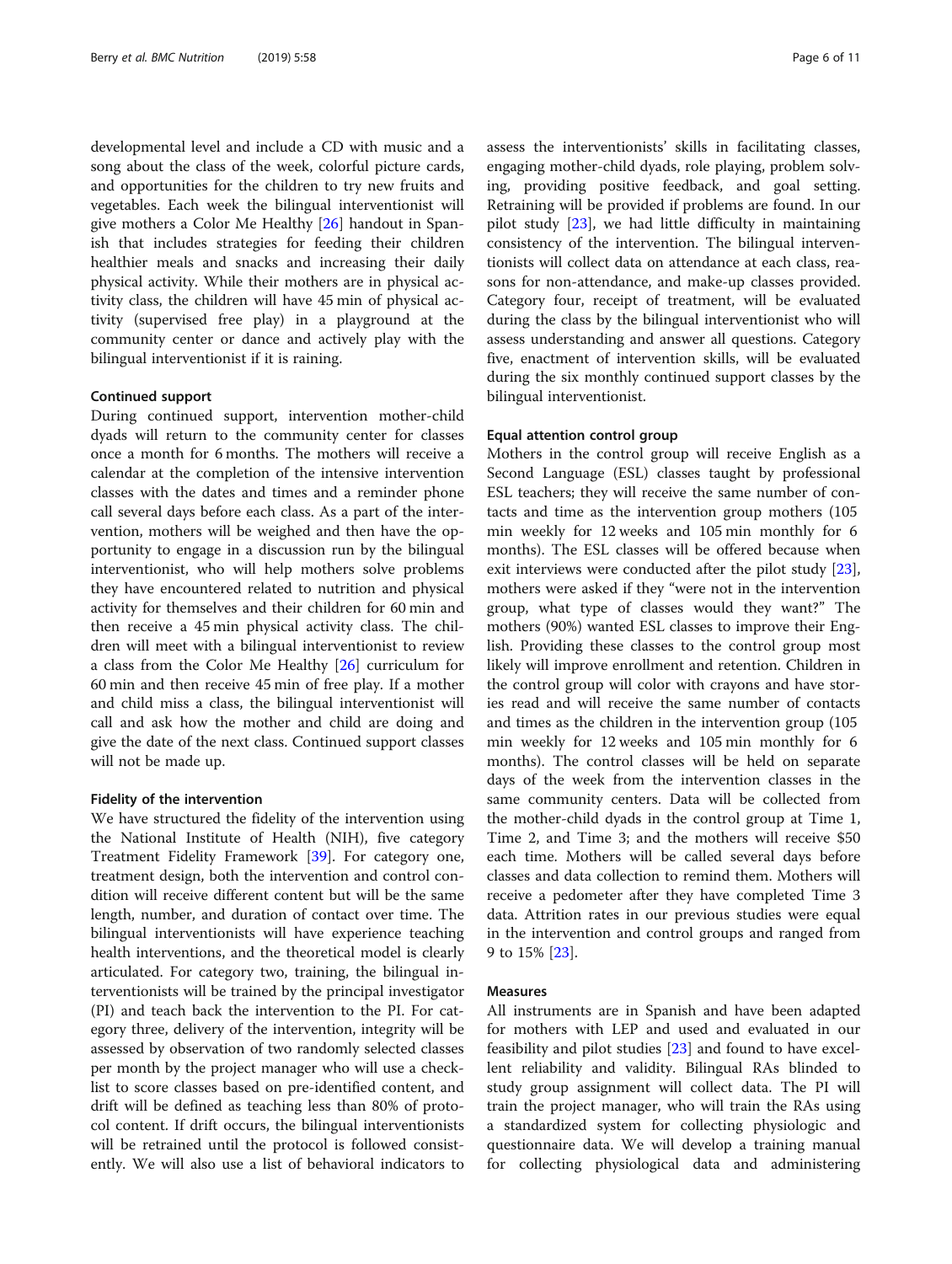questionnaires, and copies will be given to the RAs. To ensure inter-rater reliability, RAs will be trained and tested for inter-rater reliability prior to each data collection on height, weight, waist circumference, and triceps and subscapular skinfolds. Questionnaires will be read to the mothers by a bilingual RA. As a part of the Time 1 data collection, mothers will be asked to fill out a Health History Questionnaire and will receive a physical to make sure they do not have any medical conditions that would exclude them from joining the study.

## Weight status

In a private room, height and weight will be measured twice on all children and mothers in street clothes without shoes and then averaged. Height will be measured using a stadiometer, calibrated in 1/8-cm (cm) intervals. Weight will be measured to the nearest 0.1 kg using a Tanita WB-110A Digital Scale. For children, BMI percentiles will be calculated via standard computer software by inputting height, weight, age, and gender [[40](#page-9-0), [41\]](#page-9-0). Children with a BMI  $\geq$  85th and < 95th percentile for age and gender are overweight, and those at or above the 95th percentile are classified as obese [43]. BMI in mothers will be calculated via standard computer software, by entering height and weight [\[41\]](#page-9-0). Overweight is defined as a BMI 25.0 kg/m<sup>2</sup> to 29.9 kg/m<sup>2</sup> and obesity is defined as a BMI  $\geq$  30.0 kg/m<sup>2</sup> [[42](#page-9-0)].

## Adiposity

Waist circumference in children and mothers will be measured as in "The Insulin Resistance Atherosclerosis Study (IRAS)" using a Figure Finder measuring tape (Novel Products Inc., Rockton, IL) [\[43](#page-9-0)]. Two RAs will measure waist circumference in mother-child dyads three times and averaged following the National Health and Nutrition Examination Survey procedures [[44](#page-9-0)–[47\]](#page-9-0). Skinfolds will be measured in mother-child dyads on the right side of the body using Lange skinfold calipers. Measures will be taken three times and averaged. Two RAs will do triceps and subscapular skinfolds, with one RA measuring and one recording, as recommended by National Center for Health Statistics [\[48\]](#page-9-0). Triceps and subscapular skinfold thickness will be calculated using the gender-and race-specific methods of Slaughter et al. [\[49\]](#page-9-0).

## Health behaviors

The Adult Health Behavior Survey [\[50](#page-9-0)] was developed to examine trends in nutrition intake over time. Questions include: How many times do you eat breakfast per week? How many times to you eat fast food each week? How many servings of fruits and vegetables do you eat each day? All instruments have been tested in the pilot study [\[23\]](#page-9-0) and found acceptable for Hispanic mothers. The Health Promoting Lifestyle Profile II (HPLP II) will be used to measure health promoting lifestyle behaviors in mothers [[51\]](#page-9-0). This 48-item, 4-point Likert scale questionnaire contains statements about personal habits, with 4 response choices: never, sometimes, often, or routinely. We will use the scores for the health responsibility, physical activity, nutrition, and stress management subscales. The 24-Hour Dietary Telephone Food Recall is the "gold standard" for collection of individual dietary data [[52](#page-9-0)]. A bilingual RA will complete a 24-h dietary food recall for all mothers and for their children by phone within 1 week after Time 1-Time 3 data collection; data will be collected for 2 days during the week and 1 weekend day since many individuals eat differently during the week and on the weekend [\[52](#page-9-0)]. The RA will follow the procedures established in the pilot study, and enter the data into NutritionistPro [\[53](#page-10-0)], which allows entry of multi-day diet recall organized by day and/or meal, diet recall averaging, and a variety of reports.

Accelerometry will be measured for 7 days in mothers and children at Time 1-Time 3 using the ActiGraph GT3X+ accelerometer worn on the wrist to capture physical activity. Accelerometers can estimate the intensity, frequency, and duration of physical activity [\[54](#page-10-0), [55](#page-10-0)]. Among adults and 3–5- year old children, 5–7 days of monitoring are required to reliably estimate physical activity [\[55](#page-10-0)–[58\]](#page-10-0). The bilingual RA will explain the waterproof watch to mothers, asking them to wear it for 24 h/ day for 1 week. Mothers will be provided with a phone number to call if they have questions. There will be a drop box at each community center where the mothers will drop off the accelerometers after 7 days.

#### Self-efficacy

The Eating Self-Efficacy Scale [[59\]](#page-10-0) will be used to measure nutrition self-efficacy in mothers. This 25-item instrument asks respondents to rate their difficulty in controlling eating from 1 (no difficulty) to 6 (very difficult) on two subscales, negative affect and socially acceptable circumstances. Negative affect eating is related to emotional eating and socially acceptable eating is related to overeating at family events and holidays. Answers are reverse scored to reflect 1 as very difficult and 6 as no difficulty. The Exercise Self-Efficacy Scale [[30](#page-9-0)] will be used to record the strength of efficacy beliefs using 18 questions on a 10-point scale, ranging in 1-unit intervals from 0 (cannot do at all) through intermediate degrees of assurance such as 5 (moderately certain can do) to 10 (certain can do) [\[30\]](#page-9-0). Scores are summed and then divided by 18 to calculate a total score. Higher scores indicate greater exercise self-efficacy.

#### Sociodemographic questionnaire

Mothers will complete a demographic data sheet for themselves and their children. Information on mothers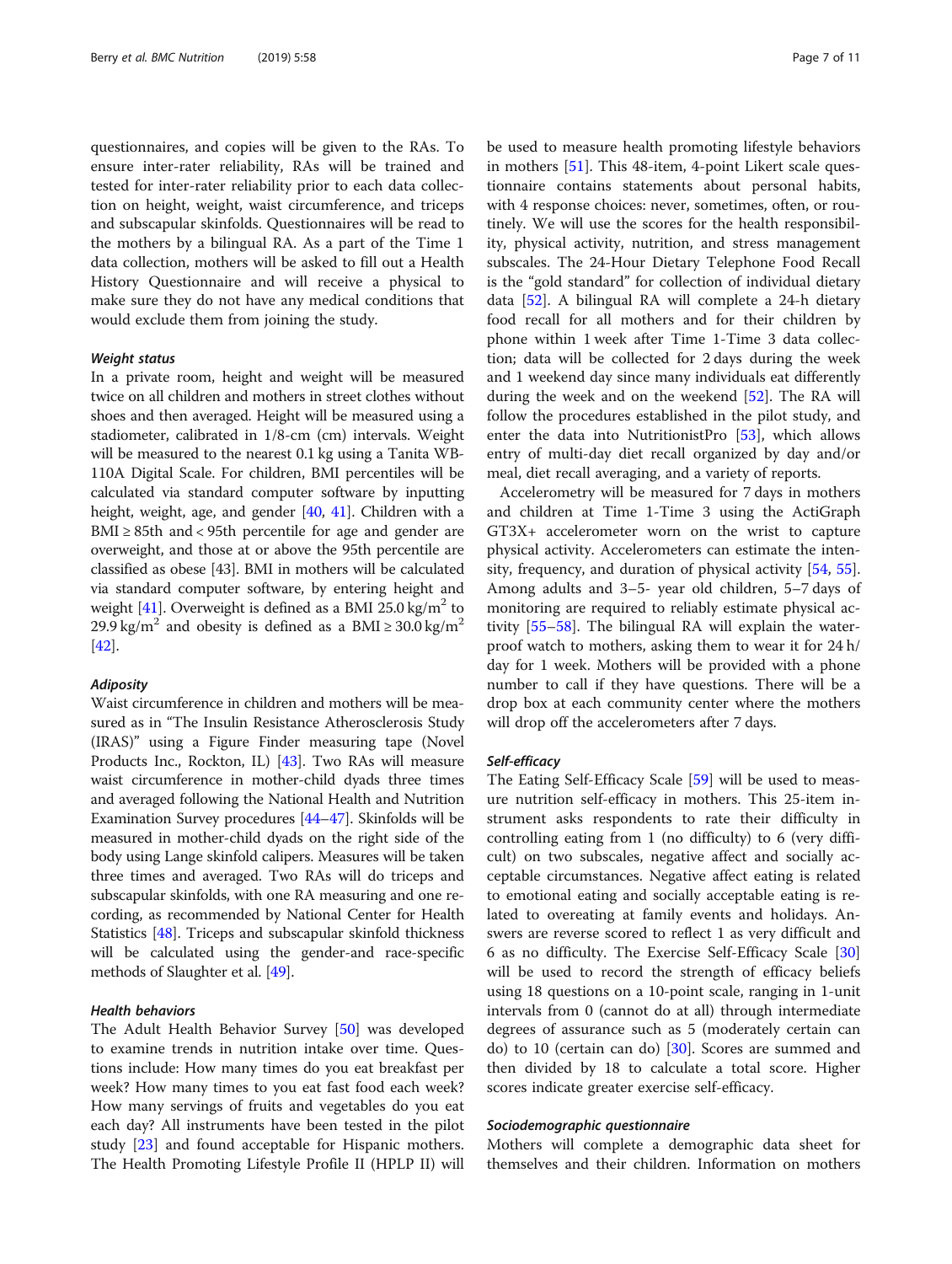will include age, marital status, employment status, socioeconomic status and education level. Questions for mothers to answer about their children will include age, birth order, and their general health. Mothers will fill out a Health History Update Questionnaire. A questionnaire at Times 2 and 3 to ask if they or their children have developed asthma, diabetes, started steroids, or started psychiatric medications.

## Process evaluation guide

The project manager will observe two randomly selected classes per month using guide to assess whether classes are engaging the mother-child dyads and being taught according to the protocol.

## Exit interview

At Time 3 data collection, an interview will be conducted with each intervention group mother to elicit information about what mothers liked or disliked about the intervention.

## Data management

Participants will be tracked using ID numbers. All data will be double entered into REDCap by different RAs with built-in range checks and skip patterns. Comparisons will be run on the two versions, and inconsistencies will be checked against the raw data and corrected. Data will be verified and stored in a secure server. Data will undergo range, consistency, and outlier checks. All data decisions will be recorded in a logbook with an audit trail. SAS datasets will be created for analysis.

#### Data analysis

Means, standard deviations, minimums, medians, and maximums will be determined for each continuous variable; frequencies and percentages will be tabulated for each categorical variable. Preliminary analyses will be performed to determine whether, despite randomization, the intervention and control groups were unbalanced on gender of the age of the child, age of the mother and child, or family income. Any variable with an imbalance between the groups at baseline will be examined to determine whether it is related to any of the outcome variables. If significant relationships are identified, the variable will be included as a covariate in the models for the affected outcome(s) as a potential confounder. An intent-to-treat analysis will be used in which all subjects are included in the analysis and analyzed according to their initial randomized assignment.

Aim 1: To test the efficacy of the intervention in decreasing trajectory of adiposity and weight gain in 3-5 year-old children, separate mixed models will be used to test longitudinal differences between the intervention and control group means for each outcome across the study period. Mixed effects models, with a random intercept to account for between-mother or between-child differences, will be used for repeated measures analyses of each outcome (child BMI percentile, waist circumference, and triceps and subscapular skinfolds). The dependent variable will be will be the outcome at each of the three time points; the model will include time point (categorical), intervention group, and the interaction between the two. A test of this interaction will serve as the overall test of intervention effect, and stepdown tests will be conducted to compare Time 2 and Time 3 to Time 1, and to estimate how or whether the intervention effect changed from Time 2 to Time 3, using a Hochberg correction to account for multiple comparisons [[60,](#page-10-0) [61\]](#page-10-0). Results will be summarized through the least-squares means for each group at each time point and the mean difference and corresponding 95% confidence interval.

Aim 2: To test the efficacy of the intervention in decreasing adiposity and weight in mothers, we will fit mixed models analogous to those described for Aim 1 with each of the primary outcomes (mother's BMI and adiposity measures: waist circumference, and triceps and subscapular skinfolds) and secondary outcomes (child health behaviors: nutrition and physical activity, mother's health behaviors: nutrition and physical activity, and mother's self-efficacy: nutrition and physical activity). Aim 3: To identify the mediators through which the intervention influences weight management in mother-child dyads, the approach of Shrout and Bolger [\[36\]](#page-9-0) will be employed. This method, based on bootstrapping, builds on established mediation testing procedures, such as the Baron and Kenny approach  $[62]$  $[62]$  $[62]$  and the Sobel test  $[63]$  $[63]$ . Mediation analyses test pathways by which an explanatory variable (X) is theorized to influence the mediator (M), which in turn influences the outcome (Y). Models will be conceptualized for each measure of weight and adiposity for mothers identified in Aim 1 (Y) and for each proposed mediator (M), relative to the randomized intervention group (X). For each model, an effect ratio (defined as the ratio of the indirect effect to the total effect, yielding the proportion of the effect that is mediated) and its bootstrapped distribution will be computed to assess the strength of mediation. Mediators to be tested are improvements in health behaviors and self-efficacy. For example, we will analyze the effect of the intervention on change in maternal self-efficacy from baseline to Time 2, and, in turn the effects of this change in maternal self-efficacy at Time 2 on change in maternal BMI at Time 3.

Sensitivity analyses for Aims 1–3. Site will be included in all the models, and we will explore for evidence of differential effects across cohort or site. The primary analyses use all available data, but if there is evidence of differential missingness by treatment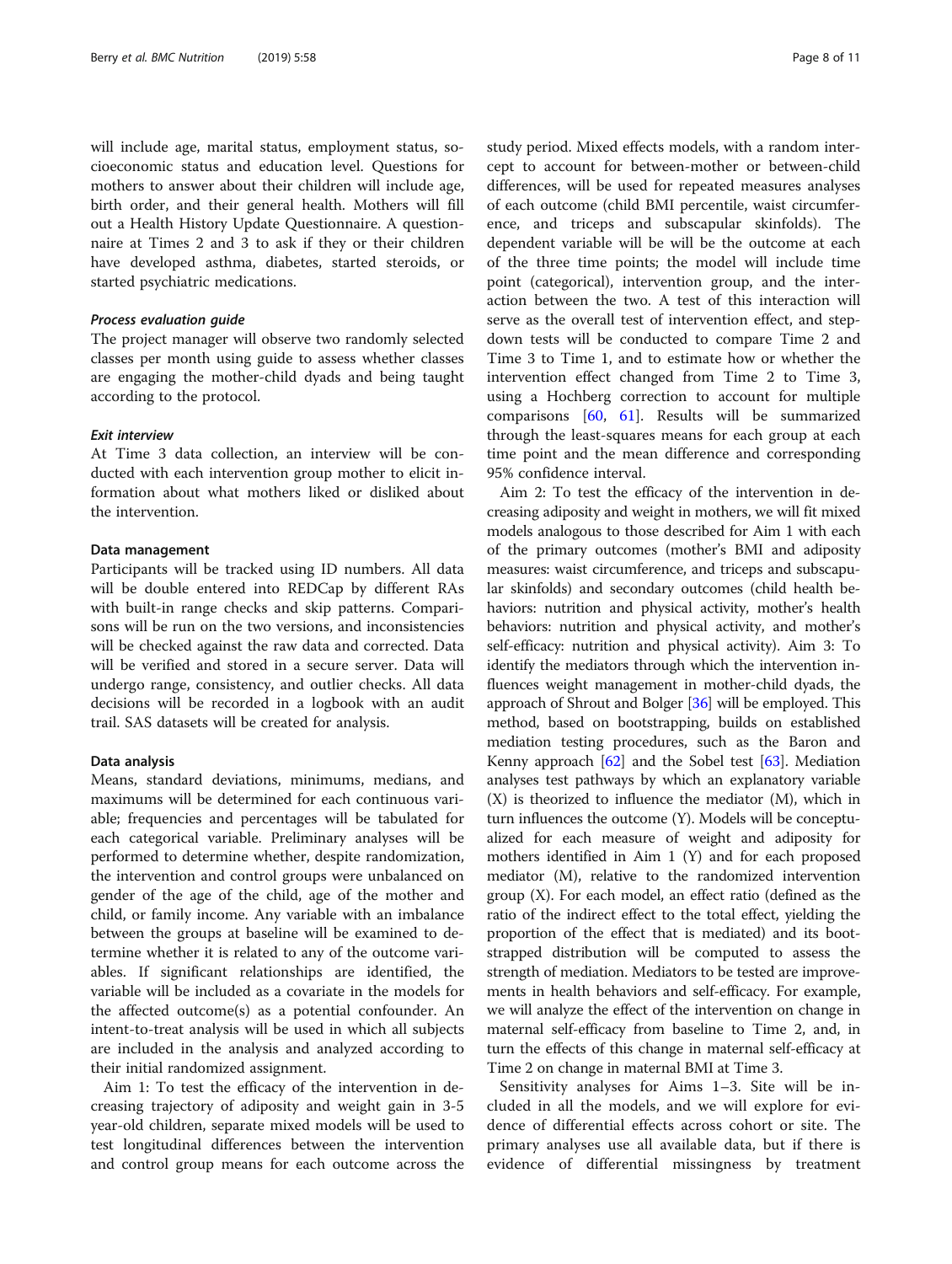group, we will use imputation methods as a sensitivity analysis.

Aim 4: We will calculate the incremental costeffectiveness of the intervention, carried out from society's perspective, as:

$$
CE_{ij} = \frac{C_i - C_j}{E_i - E_j}
$$

Where C is cost over the time period of the study; E is effectiveness measured by the outcomes;  $i$  refers to the intervention and  $j$  refers to the control group. We will calculate cost-effectiveness for the principal outcomes of the study; including cost per unit of BMI reduction, and cost per unit of improvement on the nutrition and physical activity self-efficacy scales. We will carefully track and calculate the costs of the program intervention activities and the control group activities, in order to measure the differences between the costs in the two groups. These costs will include hiring interventionists for all aspects of the Healthy Mothers-Healthy Children intervention. We will track the time invested in the program by participants in both the intervention and control group and calculate the value of time (opportunity cost) relative to the mothers' average income. Exploratory Aim: Analyses will be performed on weight status, adiposity, health behavior, and self-efficacy to explore whether the intervention effects for mothers are similar for those who are overweight (BMI  $25-29.9$  kg/m<sup>2</sup>) and those who are obese (BMI  $\geq 30 \text{ kg/m}^2$ ). The mixed models described for Aims 1 and 2 will be implemented for each of the weight status, adiposity, health behavior, and self-efficacy variables, with the addition of four explanatory variables to each model: an indicator for the obese group, the interaction between this indicator and the indicator variable for group membership, the interaction between this indicator and time, and the threeway interaction among the group indicator, obese indicator, and time. The hypothesis test for the three-way interaction as well as the obesity indicator by group indicator interaction jointly equal to zero will indicate whether the intervention effects are homogeneous across BMI ranges. For each outcome, differences will be calculated to test the effects of the intervention versus control group at each follow-up point separately for each BMI range. Similar analyses will be performed with groupings of children in the 25th–84.9th percentile (normal weight), 85th–94.9th percentile (overweight) and ≥ 95th percentile (obese).

## Conclusion

The Healthy Mothers-Healthy Children study will provide data on the evidence of management of overweight in Hispanic mothers and prevention of excessive weight

gain in 3-to-5-year old Hispanic children. This study has the potential to change management of mothers and children and provide public health departments with a valuable program to improve outcomes in Hispanic mothers and children.

#### Abbreviations

BMI: Body mass index; ESL: English for Second Language; LEP: Limited English Proficiency; NIH: National Institutes of Health; PI: Principal Investigator; RA: Research assistant

## Acknowledgements

Not Applicable.

#### Authors' contributions

DCB is the principal investigator of the study. NPM, KMP, ASA, JC, KRE, and EMP are co-investigators of the study. MSF and HW are consultants of the study. All of the investigators and consultants contributed to developing the research questions and study design. CG is the day-to-day project manager and CL is the lead research assistant. DCB, NPM, KMP, ASA, KRE, EMP, MSF, HW, CG, CL, and YIC contributed equally to implementation of the study protocol. All authors contributed in the development, read, and approved the final manuscript.

#### Funding

This study is funded by the National Institutes of Health and the National Institute of Nursing Research 1R01NR017199–01. The funding body was not involved in the design of the study and will not be involved in data collection, analysis, and interpretation of data or in writing this manuscript.

#### Availability of data and materials

Data sharing is not applicable to this manuscript since no datasets have been generated or analyzed to date. Data will be available after completion of the study upon reasonable request to the Principal Investigator, Dr. Diane Berry. The aggregate data will be deposited in the National Institutes of Health and National Institute of Nursing Research data repository.

#### Ethics approval and consent to participate

The study obtained Institutional Review Board approval before the study was started. The University of North Carolina at Chapel Hill, Chapel Hill, North Carolina (Study Number 17–0979). Written and verbal consent will be obtained from all women interested in joining the study. Women will consent for their children's participation in the study. Women who are interested in participating will call a toll free number and the project manager or research assistant will explain the risks and benefits and ask for the approximate height and weight of the mother and child. If they appear to meet inclusion criteria study staff will meet the women at the community site and eligibility confirmed. If both the mother and child meet criteria, the mother will be read the consent in Spanish. The risks and benefits of participating will be reviewed. Joining the study is voluntary and they can stop at any time. Refusing to join the study or stopping the study will not affect their care. After all questions are answered the woman will be asked to consent for herself and her child. She will be given a copy of the consent. If she has concerns at any time she will be encouraged to contact the study office. She will be given our toll free number.

#### Consent for publication

Not applicable.

#### Competing interests

The authors declare that they have no competing interests.

#### Author details

<sup>1</sup>School of Nursing, The University of North Carolina at Chapel Hill, Campus Box 7460, Chapel Hill, North Carolina 27599-7460, USA. <sup>2</sup>Department of Social Medicine, The University of North Carolina at Chapel Hill, 333 South Columbia Street, MacNider Hall, Room #348 / CB #7240, Chapel Hill, NC 27599-7240, USA. <sup>3</sup>Gillings School of Global Public Health, Department of Nutrition, The University of North Carolina at Chapel Hill, CB#7426, Chapel Hill, NC 27599, USA. <sup>4</sup>Center for Health Promotion and Disease Prevention,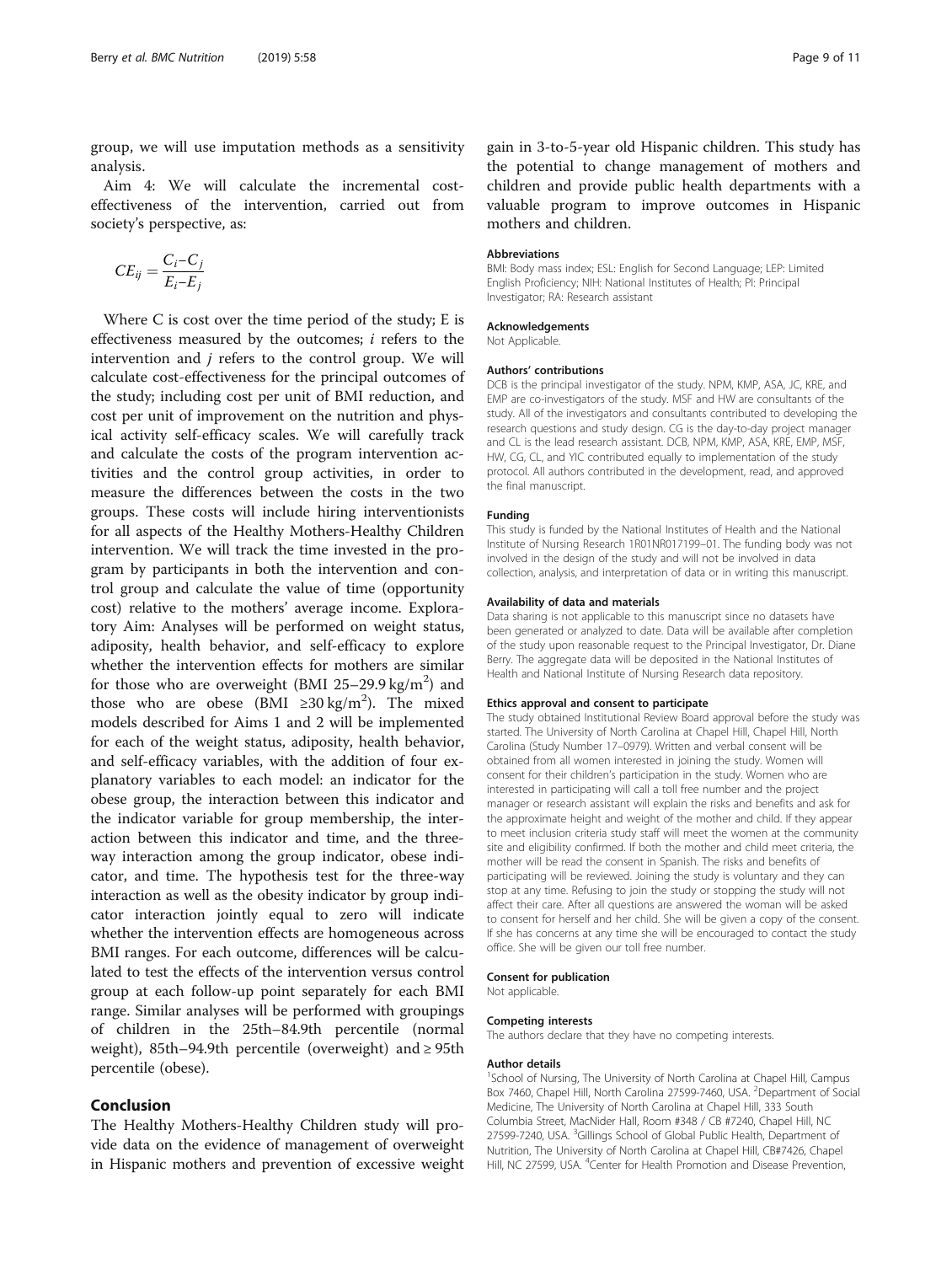<span id="page-9-0"></span>The University of North Carolina at Chapel Hill, CB#7426, Chapel Hill, NC 27599, USA. <sup>S</sup>School of Nursing, The University of North Carolina at Chapel Hill, Campus Box 7460, Chapel Hill, North Carolina 27599-8050, USA. <sup>6</sup>Gillings School of Global Public Health, Department of Biostatistics, The University of North Carolina at Chapel Hill, Campus Box 7460, Chapel Hill, North Carolina 27599-8050, USA. <sup>7</sup>Gillings School of Global Public Health, Department of Epidemiology, The University of North Carolina at Chapel Hill, Campus Box 8050, Chapel Hill, North Carolina 27599-8050, USA. <sup>8</sup>School and Educational Psychology, University of Buffalo Graduate School of Education, 420 Baldy Hall, North Campus, Buffalo, New York 14260-1000, USA. <sup>9</sup>Health Economics Research, Milken Institute, 1250 Fourth Street, Santa Monica, California 90401, USA. <sup>10</sup>Division of Primary Care, Department of Pediatrics, Duke Center for Childhood Obesity Research, Duke University School of Medicine, DUMC 102645, 146 Civitan Building, 2213 Elba Street, Durham, NC 27705, USA.

#### Received: 1 September 2019 Accepted: 8 November 2019 Published online: 16 December 2019

#### References

- 1. Ogden CL, et al. Prevalence of childhood and adult obesity in the United States, 2011-2012. J Am Med Assoc. 2014;311(8):806–14.
- 2. American Diabetes Association. American Diabetes Association standards of medical Care in Diabetes-2016. Diabetes Care. 2016;39(1):S1–S112.
- 3. American Heart Association Statistics Committee and Stroke Statistics Subcommittee. Heart disease and stroke Statistics-2016 update. Circulation. 2016;133(4):e38–360.
- 4. Finkelstein EA, et al. Annual medical spending attributable to obesity: payerand service-specific estimates. Health Aff. 2009;28:822–31.
- 5. Finkelstein EA, Graham WC, Malhotra R. Lifetime direct medical costs of childhood obesity. Pediatrics. 2014;133(5):854–62.
- 6. Stepler R, Brown A. Statisticeal Portrait of Hispanics in the United States. Pew Research Center. Washington, D.C.: Pew Research Center; 2014.
- 7. Berry D, et al. Latino caregiver's insight into childhood overweight, management and their relationship with their health care providers. Hisp Health Care Int. 2009;7:11–20.
- 8. Berrigan D, et al. Physical activity and acculturation among adult Hispanics in the United States. Res Q Exerc Sport. 2006;77(2):147–57.
- 9. Batis C, et al. Food Acculturation Drives Dietary Differences among Mexicans, Mexican Americans, and Non-Hispanic Whites. J Nutr. 2011; [Epub ahead of print].
- 10. Powell LM, et al. Food store availabiltiy and neighborhood characteristics in the United States. Prev Med. 2007;44(3):189–95.
- 11. Ham SA, et al. Physical activity patterns among Latinos in the United States: putting the pieces together. Prev Chronic Dis. 2007;4:1–13.
- 12. Bautista L, et al. Perceived barriers to exercise in Hispanic adults by level of activity. J Phys Act Health. 2011;8(7):916–25.
- 13. Advertising Age. Hispanic fact pack. Ad Age Res Rep. 2016;2016:1–36.
- 14. Rideout V, Foehr U, Roberts D, Geberation M. Media in the lives of 8-to-18 year olds. Menlo Park: The Henry J. Kaiser Family Foundation; 2010.
- 15. Delva J, Johnston LD, O'Malley PM. The epidemiology of overweight and related lifestyle behaviors: racial/ethnic and socioeconomic status differences among American youth. Am J Prev Med. 2007;33(4 Suppl): S178–86.
- 16. Wiecha JL, et al. When children eat what they watch: impact of television viewing on dietary intake in youth. Arch Pediatr Adolesc Med. 2006;160(4): 436–42.
- 17. Thompson JL, et al. Physically active families de-bunking the myth? A qualitative study of family participation in physical activity. Child Care Health Dev. 2009; [Epub ahead of print].
- 18. Patrick H, Nicklas TA. A review of family and social determinants of children's eating patterns and diet quality. J Am Coll Nutr. 2005;24(2):83–92.
- 19. Oude Luttikhuis H, et al. Interventions for treating obesity in children. Cochrane Database Syst Rev. 2009;2009(1):CD001872. [https://doi.org/10.](https://doi.org/10.1002/14651858.CD001872.pub2) [1002/14651858.CD001872.pub2](https://doi.org/10.1002/14651858.CD001872.pub2).
- 20. Lindsay AC, Sussner KM, Gortmaker S. The role of parents in preventing childhood obesity. Futur Child. 2006;16(1):169–86.
- 21. Hoghughi M, Long N. Handbook of parenting: theory and research for practice. 1st ed. London: Sage; 2004.
- 22. Berk L. Child Development. 8th ed. Upper Saddle River: Pearson Higher Education; 2008.
- 23. Berry D, et al. Adapting, feasibility testing, and pilot testing a weight management intervention for recently immigrated Spanish-speaking women and their 2-to-4 year old children. Hisp Health Care Int. 2011;9:186–93.
- 24. Campbell K, et al. Interventions for preventing obesity in children: Cochrane review. Oxford: Wiley; 2004. p. 1–37.
- 25. Summerbell CD, et al. Interventions for preventing obesity in children. Cochrane reviews. Cochrane Database Syst Rev. 2005;(3):CD001871. [https://](https://doi.org/10.1002/14651858.CD001871.pub2) [doi.org/10.1002/14651858.CD001871.pub2.](https://doi.org/10.1002/14651858.CD001871.pub2)
- 26. Dunn C, Thomas C, Pegram L. Color Me Healthy: Preschoolers moving and eating healthy. Raleigh: North Carolina State University; 2006.
- 27. Bandura A. Social learning theory. Englewood Cliffs: Prentice-Hall; 1977.
- 28. Bandura A. Self-efficacy mechanism is human agency. Am Psychol. 1982;37:122–47.
- 29. Bandura A. Social foundations of thought and action: a social cognitive theory. Englewood Cliffs: Prentice Hall; 1986.
- 30. Bandura A. Self-efficacy: the exercise of control. New York: W.H. Freeman; 1997.
- 31. Bandura A. Health promotion by social cognitive means. Health Educ Behav. 2004;31(12):143–64.
- 32. Berry DC, et al. Rationale, design, and methodology for the optimizing outcomes in women with gestational diabetes mellitus and their infants study. BMC Pregnancy Childbirth. 2013;13:184.
- 33. deRosset L, et al. Mama sana ... usted sana: lessons learned from a postpartum weight loss intervention for Hispanic women with infants six months or less. Hisp Health Care Int. 2013;11(2):78–86.
- 34. Marín G, et al. Development of a short acculturation scale for Hispanics. Hisp J Behav Sci. 1987;9:183–205.
- 35. Muller KE, et al. Power calculations for general linear multivariate models including repeated measures applications. J Am Stat Assoc. 1992;87:1209–26.
- 36. Shrout PE, Bolger N. Mediation in experimental and nonexperimental studies: new procedures and recommendations. Psychol Methods. 2002;7(4): 422–45.
- 37. Berry DC, et al. Rationale, design, methodology and sample characteristics for the family partners for health study: a cluster randomized controlled study. BMC Public Health. 2012;12:250.
- 38. Berry DC, et al. The family partners for health study: a cluster randomized controlled trial for child and parent weight management. Nutr Diab. 2014;4:e101.
- 39. Bellg AJ, et al. Enhancing treatment fidelity in health behavior change studies: best practices and recommendations from the NIH behavior change consortium. Health Psychol. 2004;23(5):443-5-51.
- 40. Centers for Disease Control and Prevention, National Center for Health Statistics: Overweight Among U.S. Children and Adolescents, National Health and Nutrition Examination Survey. 1999, [http://www.CDC.gov/NCHS/NHANES.htm.](http://www.cdc.gov/NCHS/NHANES.htm)
- 41. Centers for Disease Control and Prevention and [http://www.cdc.gov/](http://www.cdc.gov/nccdphp/dnpa/bmi/bmi-adult.htm) [nccdphp/dnpa/bmi/bmi-adult.htm,](http://www.cdc.gov/nccdphp/dnpa/bmi/bmi-adult.htm) What is BMI? 2004, United States Department of Health and Human Services. Accessed 31 Oct 2018.
- 42. Hedley AA, et al. Prevalence of overweight and obesity among US children, adolescents, and adults, 1999-2002. J Am Med Assoc. 2004;291(23):2847–50.
- 43. Haffner SM, Howard G, Mayer E. Insulin sensitivity and acute insulin response in African-Americans, non-Hispanic whites, and Hispanics with NIDDM: the insulin resistance atherosclerosis study. Diabetes. 1997;46:63–9.
- 44. National Heart, L.a.B.I. Clinical guidelines on the identification, evaluation, and treatment of overweight and obesity in adults: The evidence report. Washington, DC: National Institutes of Health; 1998. p. 1–262.
- 45. National Heart, L.a.B.I. The Practical Guide to Identification, Evaluation, and Treatment of Overweight and Obesity in Adults. Washington, DC.: National Institutes of Health; 2000. p. 1–94.
- 46. Najjar MF, Rowland M. Anthropometric reference data and prevalence of overweight, United States, 1976–80. Vital Health Stat 11. 1987;(238):1–73.
- 47. Davies PSW, Cole TJ. Body composition techniques in health and disease. New York: Cambridge University Press; 1995. p. 1–282.
- 48. NCHS, N.C.f.H.S. Anthropometric Reference Data and Prevalence of Overweight: United States, 1976–1980. Hyattsville: Public Health Service; 1987. Report No.: (PHS) 87–1688 (Vital and Health Statistics; vol. 11).
- 49. Slaughter MH, et al. Skinfold equations for estimation of body fatness in children and youth. Hum Biol. 1988;60(5):709–23.
- 50. Department of Health and Human Services, Health Behavior Survey. Physical Activity and Nutrition (PAN) Behaviors Monitoring Form. Raleigh: Department of Health and Human Services; 2004.
- 51. Walker SN, Sechrist KR, Pender NJ. The health-promoting lifestyle profile: development and psychometric characteristics. Nurs Res. 1987;36:76–81.
- 52. Block G. A review of validations of dietary assessment methods. Am J Epidemiol. 1982;115:492–505.